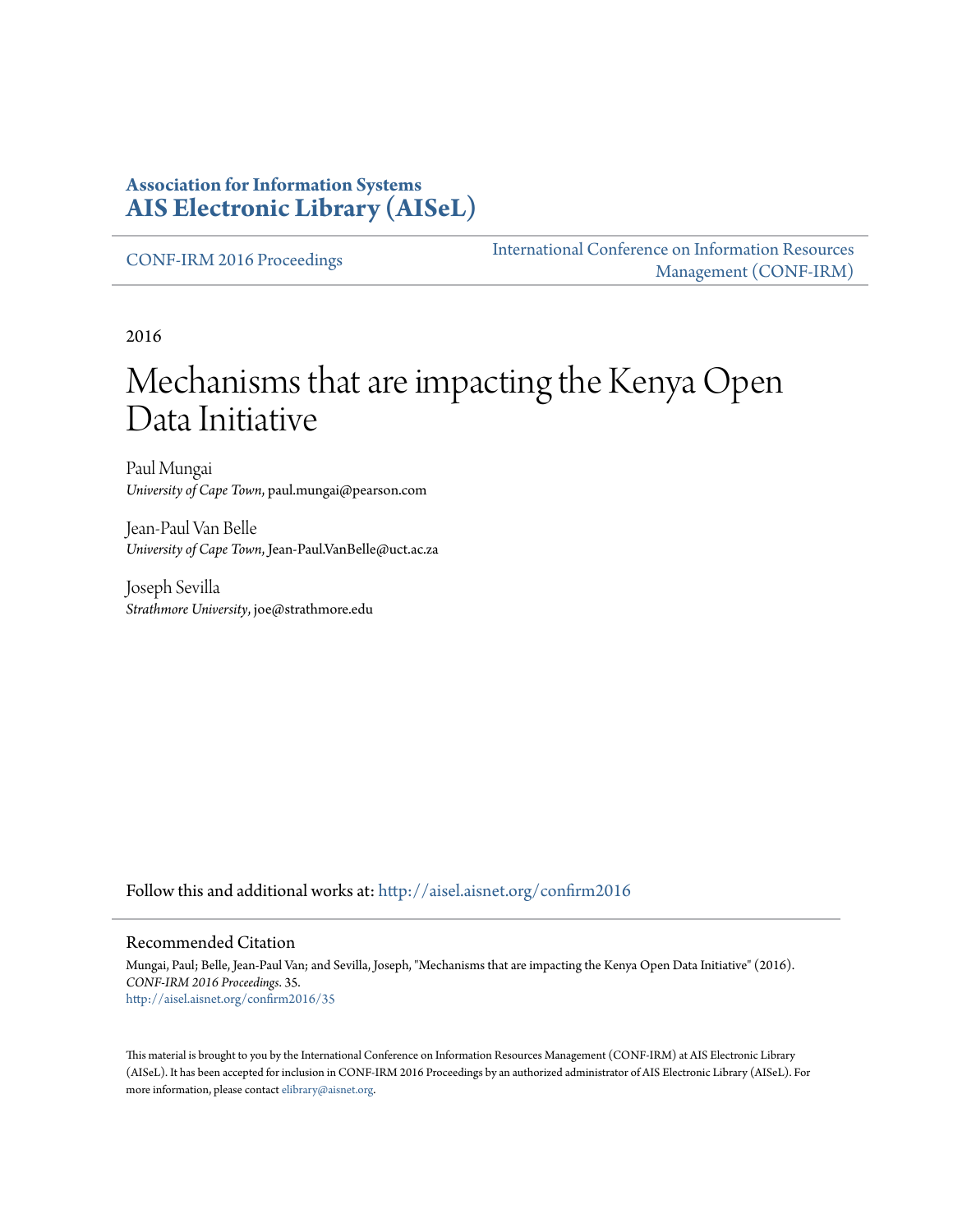## **44. Mechanisms that are impacting the Kenya Open Data Initiative**

Paul Mungai University of Cape Town paul.mungai@pearson.com.

Jean-Paul Van Belle University of Cape Town Jean-Paul.VanBelle@uct.ac.za

Joseph Sevilla Strathmore University com za joe@strathmore.edu

## *Abstract*

Open Government Data (OGD) has become a topic of prominence during the last decade. However, most governments have not realised the desired outcomes from OGD, which implies that the envisaged value streams have not been realised. In order to help address this shortcoming, this study aims at identifying the candidate causal mechanisms that are impacting on OGD initiatives. This will be achieved through the lens of critical realism. This will assist implementers of OGD to formulate policies and structures that will help ensure that the initiative is sustainable and capable of achieving the set objectives and goals. Given the inadequacy of current literature on causal mechanisms that impact on OGD initiatives, it will also contribute to the existing OGD literature, mainly through the case studies and the causal mechanisms that will emerge.

## *Keywords*

Open Government Data, Critical Realism, Mechanisms, Kenya Open Data Initiative

## **1. Introduction**

The research question for this study is what are the candidate causal mechanisms that impact on the Kenya Open Data Initiative (KODI)? These mechanisms will be identified through the lens of critical realism, which will be described in the section that follows. As a note, this study will consider both enabling and disabling mechanisms. The following paragraphs describe the open government data phenomenon, including its potential value, and challenges once implemented.

Open government data (OGD) consists of three major aspects; data, government data and open data. Data refers to any information or recordings that is stored electronically, which implies that data that is of public interest should be converted to electronic format to the best feasible extent. Government data refers to all data and information generated by a public institution. Open data refers to "data that can be freely used, re-used and redistributed by anyone - subject only, at most, to the requirement to attribute and sharealike" (Open Knowledge Foundation, 2012). In december 2007, the open government data working group formulated a set of eight principles aimed at guiding the process of making government data open. These include; complete – all data that does not violate privacy or security should be made available, primary – should be collected at source with high levels of granurality, timely – should be published with minimal delays, accessible – should be available to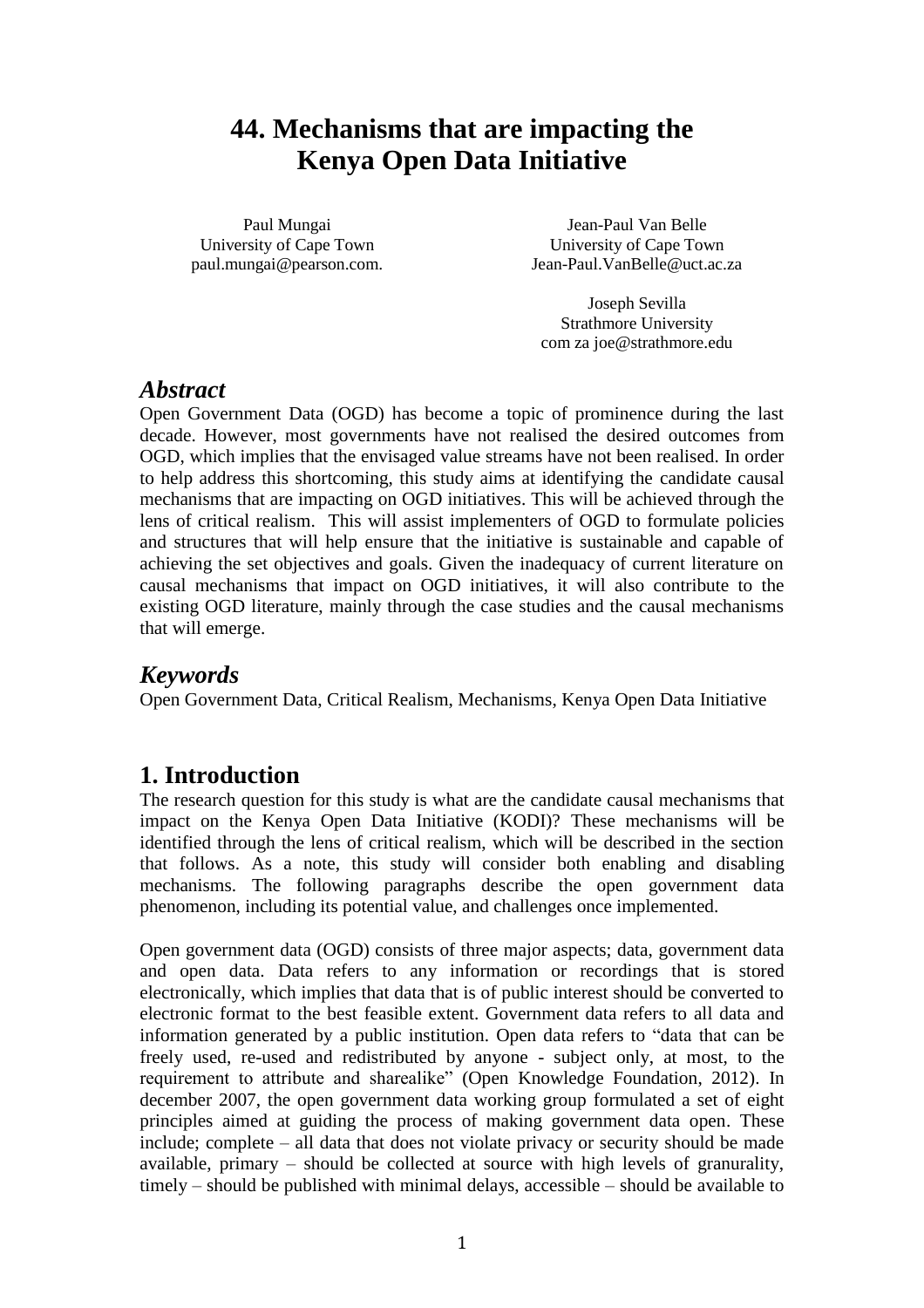the widest range of users, machine processable, non-discrimatory – available to anyone, non-proprietary, and license-free - not subject to any copyright, patent, trademark or trade secret regulation though this comes with an exception that reasonable security, privacy and privilege restrictions may be allowed (Open Knowledge Foundation, 2012).

#### **1.1 OGD Value**

OGD has gained prominence over the years following it's perceived value, which includes it's ability to; foster transparency, improve accountability, satisfy legal obligations, improve public-government participation and collaboration, foster responsiveness and democratic control, increase public awareness of government programmes and activities, and foster innovation, efficiency and effectiveness in government services (Böhm et al., 2012; Hoxha & Brahaj, 2011; Robinson, Harlan, Zeller, & Felten, 2009; Shadbolt, Hara, Berners-lee, Gibbins, & Glaser, 2007; Ubaldi, 2013).

The stated value of OGD is in form of services, which implies that OGD has no value in itself except when it is offered as a service to the public (M. Janssen, Charalabidis, & Zuiderwijk, 2012). However, it is important to note that these value streams are not easy to realize, as witnessed in the countries that have implemented OGD (Shadbolt et al., 2007). Majority of the countries that have implemented OGD are in Europe, North America and Australia (K. Janssen, 2011; Shadbolt et al., 2007; Ubaldi, 2013; Yu & Robinson, 2012).

In collaboration with the government, citizens can help actualize some of the potential value by providing insights to government using the availed OGD. They can also use OGD to provide new services that are aimed at value addition. Overall, one of the main objectives/outcome is to improve decision making of both government and the citizens, which can be achieved when the right data is availed (Dawes, 2005; Shadbolt et al., 2007; Ubaldi, 2013).

#### **1.2 OGD Challenges**

OGD faces several challenges, which affect the possibility of realising the potential value of OGD. These include: disclosure policies which limits OGD provisioning; copyright which creates contention on who owns government data; poor data quality and management practices which increases the cost of converting the data in machine readable format; enormous and discrete nature of government data that requires extra effort and cost when transforming it to OGD; finding a dedicated government agency that solicits datasets from other government agencies; increasing public interest and awareness of OGD that includes public servants, citizens and the private sector (Ubaldi, 2013).

In some countries, the very government agents who are meant to assist in the process of curating and publishing OGD become the stumbling blocks through resistance to change. In Cameroon for instance, government officials at the Ministry of Public Service and Administrative Reform refused to use the e-government system whose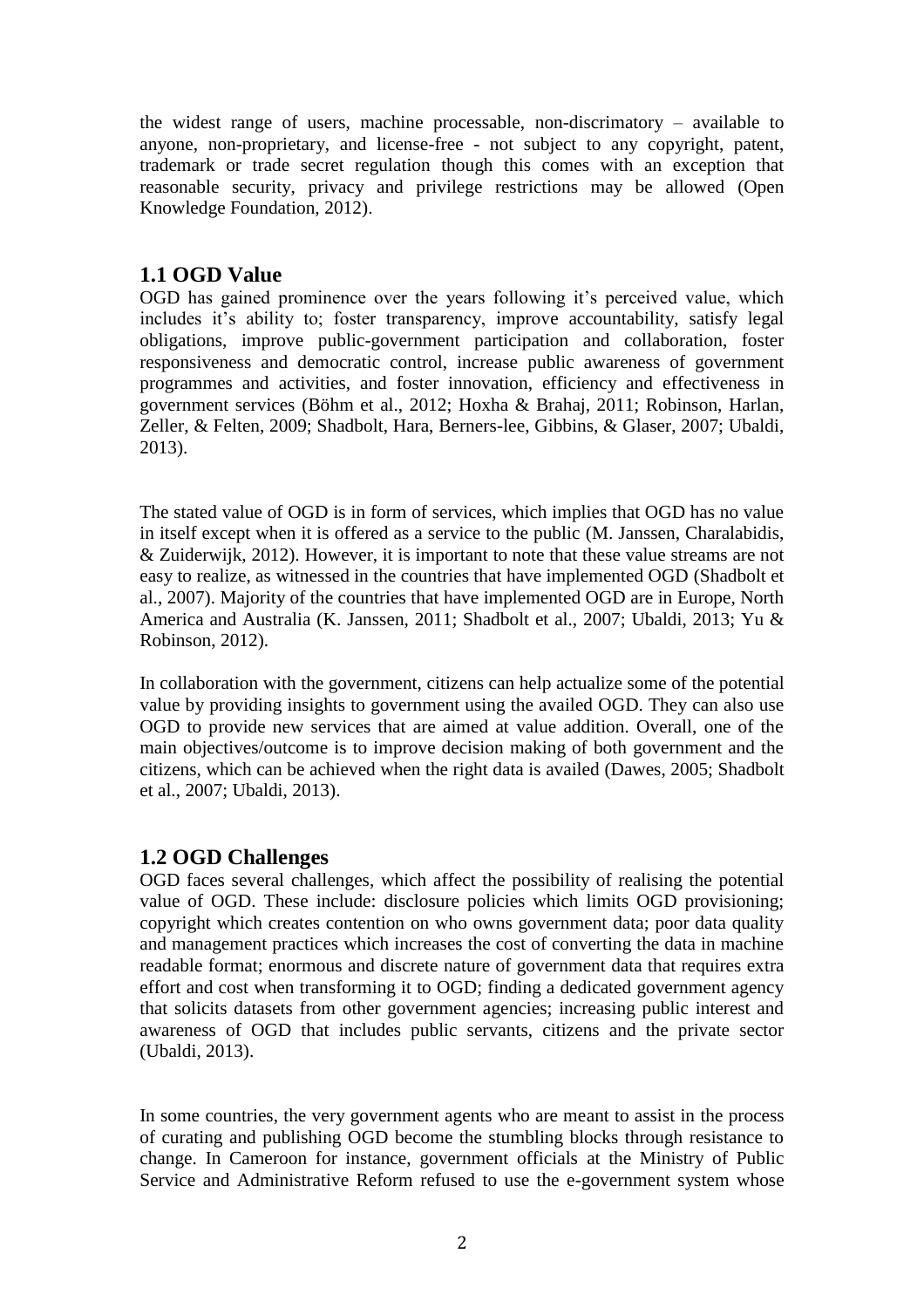main aim was to improve transparency and accountability following a rise in corruption and the number of ghost workers. This failure resulted from a disconnect between technology and the social context, which needs to be bidirectional (Heeks, 2005). In other cases, government agents "consider public information their own property and not of the citizen" leading to resistance in releasing information/documents (Meijer, 2012). An example of this was observed in Vienna, the capital city of Austria. The city is decentralized and comprises of several heads of departments who report to the city directorate on administrative matters. The city directorate issued a regulation on OGD, which requires all departments to release open data. However, like many other regulations issued by the city directorate, this directive was not adhered to, and departments retained control on what data to release and in what granularity (Parycek, Höchtl, & Ginner, 2014). This implies that internal interests affect OGD provisioning.

Another challenge is lack of governance structures that specifically address OGD, which implies that e-Government structures are not ideal for OGD. This is based on the vivid and fast changing nature of OGD, which may not be supported by the existing structures, such as the approval processes. Austria could be emulated in this regard, where a sleek governance structure was formulated to address this. Following approval, it was cascaded downwards to the provinces, cities and municipalities (Parycek et al., 2014).

Another challenge to OGD provisioning emanates from the factors that complicate access and integration. This follows the complex nature of OGD given its size, schematic heterogeneity, quality variations and lack of consistency (Böhm et al., 2012; Hoxha & Brahaj, 2011). This results from the fact that government has multiple agencies, which follow different standards of data presentation and also, the fact that these agencies produce different types of data, which call for different presentation styles creating a challenge for uniformity. There is also the lack of meta-data, which would assist in describing the data (Hoxha & Brahaj, 2011).

Related to the complexity of OGD, another challenge arises when government attempts to structure and publish processed data (Robinson et al., 2009). This often arises when the complexity that comes with the heterogeneous nature of OGD is ignored. It is difficult to develop sites that address the needs of all citizens. This is partly because there is lack of insight on their perspectives and needs (Janssen et al., 2012). To address this, government should focus on developing infrastructure that is capable of presenting the underlying OGD in open, structured and machine-readable format. This should not imply that private entities will understand, interpret and present this data correctly the first time, but it is believed that they are more capable of exploring more approaches faster and find solutions faster than the government would. This is partly because private entities deal with specific data sets while government would have to do this for all the data sets. They should also use open standards such as RSS (Really Simple Syndication) to notify users whenever new data is made available (Robinson et al., 2009). This implies the need to ensure that OGD is fit for use. OGD cannot be universally fit for all users since requirements vary. This implies that users need to have access to good data descriptors that guide them in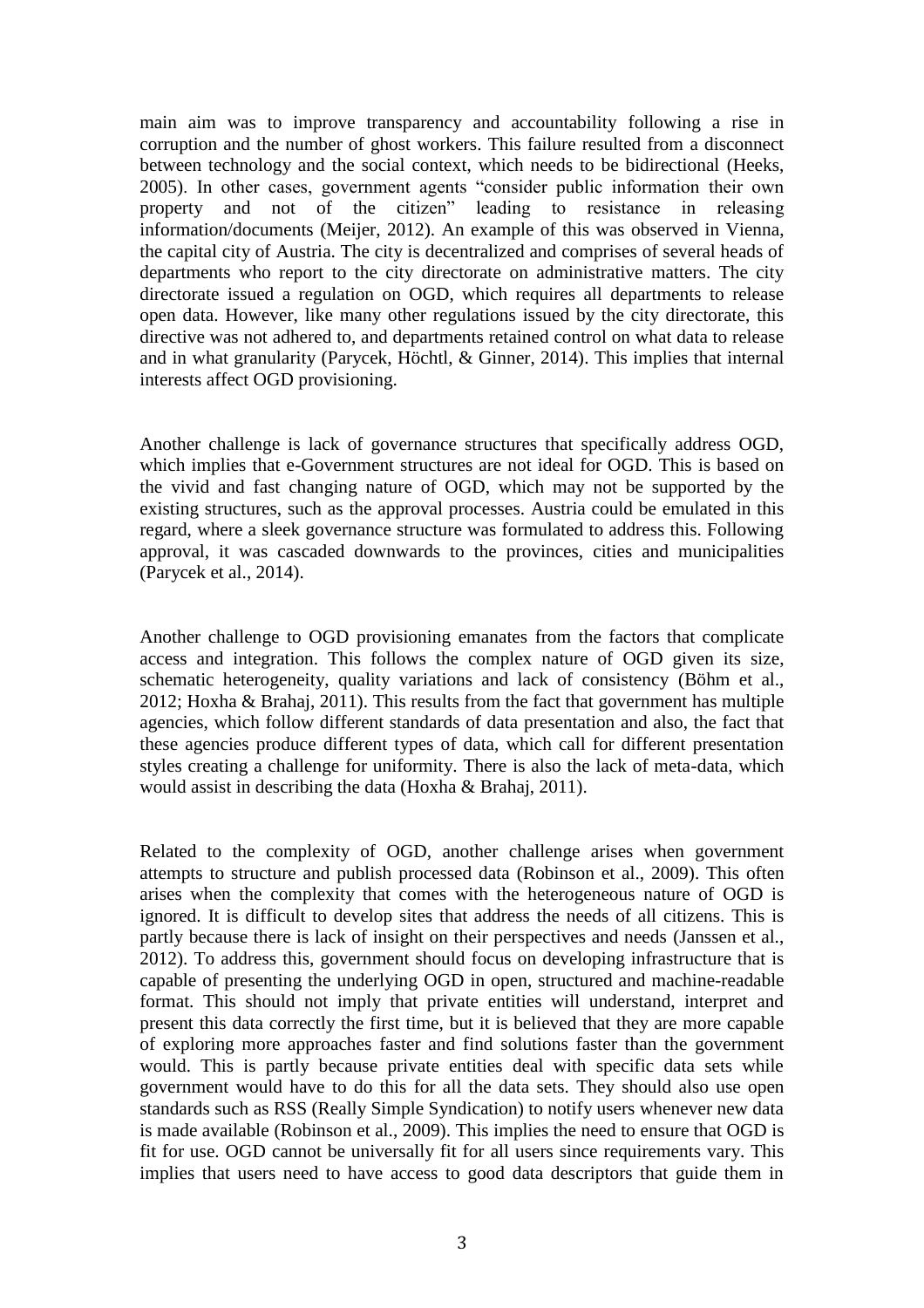deciding on the appropriateness of the data in question. This calls for the provisioning of metadata – data that describes data. Noting the importance of metadata, we can deduce that "good quality metadata is as important as the quality of the data itself"(Dawes & Helbig, 2010; Ubaldi, 2013).

## **2. Critical Realism**

Compared to positivism, intepretivism and critical research, critical realism is a new entrant in social science research (Mingers, 2004; Orlikowski & Baroudi, 1991; Smith, 2006; Wynn & Williams, 2012). It brings in a new approach to research, following it's ability to identify the underlying mechanisms between indeterminate events and interactions, and provide in-depth causal explanations that assist in formulating systems-oriented information systems theories (Wynn & Williams, 2012).

Critical realism is based on the notion that events should be investigated at the level of generative mechanism that occur in the real domain, not at the level of constant conjunction for regular events since establishing a constant conjunctive relationship is not sufficient (Easton, 2010; Mingers, 2002; Smith, 2006). These mechanisms could be likened to the connections between variables, from which outcomes emerge (Fox, 2009). Events are selected for investigation based on their ability to have causal effect on the world. This differs from empiricism that selects events based on perceptability - the notion that only that which can be perceived can exist (Easton, 2010; Mingers, 2002).

Events can be investigated at either the empirical, actual or real domain, which are defined as follows: Empirical domain contains events that are observed or experienced; Actual domain contains events that do or do not occur, including those in the empirical domain; Real domain contains the whole of reality that includes mechanisms, events and experiences (Mingers, 2002). Events in the real and actual domain may not be observable at all or even when they are, observers may understand them quite differently (Easton, 2010; Mingers, 2002). This is likely to imply that events can only be observed in the empirical domain. However, this is not the case, but simply that events may not always be capable of being observed in the real or actual domain, thus creating a need for experimentation. Also, the conditions established by the observer during experimentation do not cause the results, which are dependent on causal laws at play (Easton, 2010; Mingers, 2002). Following this understanding of the various domains, critical realism suggests using the empirical domain during investigation (Easton, 2010; Mingers, 2002).

The empirical domain could be likened to the tip of an iceberg, where only a part is visible, and it is that which we observe. However, this should not imply that what is invisible is non-existent or unconnected to the visible (Easton, 2010). This analogy leads to a fundamental epistemological assumption in critical realism, that no observation is infallible (Easton, 2010; Mingers, 2004). This follows the realization that, under the empirical domain, it is unlikely to make observations that will result in full understanding of the social situation in question. Also, that there is no definitive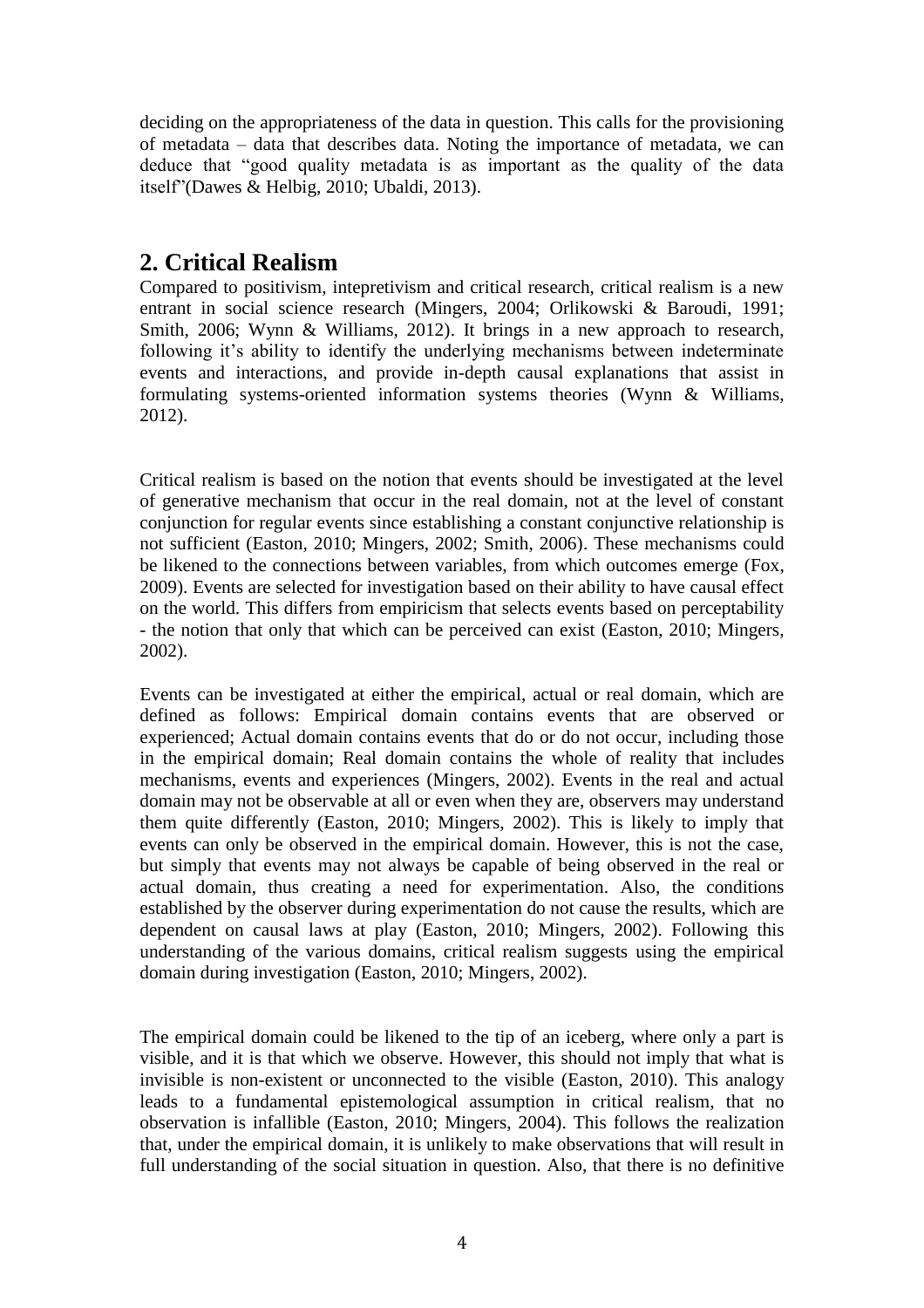criteria to judge the "truth" of a particular explanation. Therefore, there is need for the observer to collect sufficient data that will aid in distinguishing alternative explanations of the same or a similar social situation (Easton, 2010; Smith, 2006).

Critical realism has three main benefits to information systems research. First, it helps in transcending a number of inconsistencies between stated philosophical assumptions and the actual practice of information systems research, under both positivism and interpretivism. Second, it offers a way to address the rigor-relevance gap in management research following its approach to causal analysis through multimethod/triangulation and multilevel approaches. This implies that critical realism is not limited to the case study approach and also that it can support several methods and approaches within a single study. Third, it assists in identifying connections between technology implementations and their outcomes (Wynn & Williams, 2012).

### **3. Methodology**

Critical realism aims at formulating causal explanations that explain the way things act and how they are capable of doing so in a socio-technical context. To achieve this, case study method is preferred among many critical realism researchers (Easton, 2010; Mingers, 2004; Smith, 2006; Wynn & Williams, 2012). This follows it's ability to study a phenomenon within one or a small number of social entities or situations within a real-life context using multiple sources of data, which comprise of complex structures that are difficult to access, and which cannot be studied outside the context of occurrence (Dube & Pare, 2003; Easton, 2010; Wynn & Williams, 2012).

In order to tease out and disentangle these complexities, it starts by identifying the research questions, followed by the case selection criteria, which includes the boundary definition. The selected case comprises of a single or manageable number of entities to obtain data (Dube & Pare, 2003; Easton, 2010; Eisenhardt, 1989; Kvale, 1996). Following this, data is collected using triangulation (mixed methods) (Dube & Pare, 2003; Wynn & Williams, 2012). It is important to note that the data collection instruments are guided by the candidate theories, which are formulated through induction from the information gathered from literature review. Through deduction, theories are then used to formulate the potential Context Mechanism Outcome (CMO) configurations. Observations/data collection is conducted based on these through retroduction with the aim of identifying the CMO configurations that occur with regularity in the case at hand (Ranmuthugala et al., 2011).

Once the data is obtained, the case is written iteratively, giving a holistic description of the observed entities, which provides causal explanations about the phenomena in question (Dube & Pare, 2003; Easton, 2010; Eisenhardt, 1989; Flyvbjerg, 2006). Once the case is complete, the program specification is created (Ranmuthugala et al., 2011). This is achieved through empirical corroboration, which entails reviewing, validating and refining the proposed theories and potential CMO configurations using the empirical observations made in the previous stage (Easton, 2010; Popper, 2014; Ranmuthugala et al., 2011; Wynn & Williams, 2012).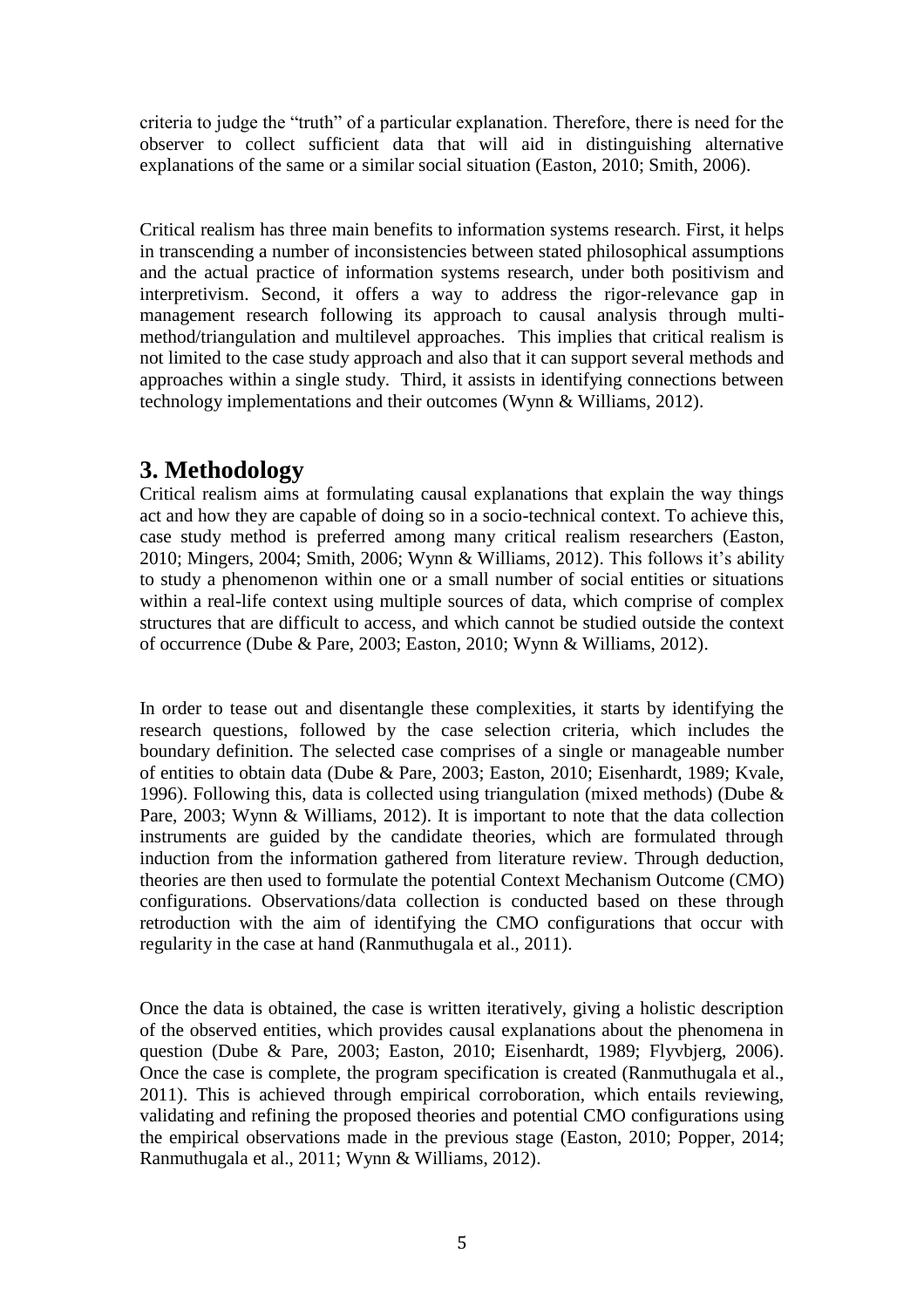The following table describes how the methodology described above has applied for this study and the description and status of each where it applies.

| <b>Item</b>                        | <b>Description</b>                                                                                    |  |  |  |
|------------------------------------|-------------------------------------------------------------------------------------------------------|--|--|--|
| Research question                  |                                                                                                       |  |  |  |
|                                    | What are the mechanisms that enable proper institutionalization of the Kenya Open<br>Data Initiative? |  |  |  |
| Candidate                          |                                                                                                       |  |  |  |
|                                    | Formulated through induction from the information gathered from literature review                     |  |  |  |
| theories/mechanisms                | <b>Status: Complete</b>                                                                               |  |  |  |
| <b>Potential Context Mechanism</b> | Formulated through deduction from the candidate theories                                              |  |  |  |
| Outcome (CMO)                      |                                                                                                       |  |  |  |
| configurations                     | <b>Status: Complete</b>                                                                               |  |  |  |
| Case Study                         | Unit of analysis: Kenya Open Data Initiative institutionalization                                     |  |  |  |
|                                    | Approach based on (Yin, 1994)                                                                         |  |  |  |
|                                    | • Use a single-holistic unit of analysis                                                              |  |  |  |
|                                    | • Use the explanation building technique in answering how and why questions - in                      |  |  |  |
|                                    | relation to mechanisms                                                                                |  |  |  |
|                                    | Case selection criteria based on (Yin, 1994)                                                          |  |  |  |
|                                    | • Alignment of the case with the centrality of the institutionalization process                       |  |  |  |
|                                    | • Willingness to provide required access for the study                                                |  |  |  |
|                                    | • Availability of diverse organizational actors leading to multiple perceptions of                    |  |  |  |
|                                    | practice                                                                                              |  |  |  |
|                                    |                                                                                                       |  |  |  |
|                                    | • Availability during the entire duration of study<br><b>Status: Ongoing</b>                          |  |  |  |
|                                    |                                                                                                       |  |  |  |
| Data collection/sources            | Mixed method approach: semi-structured interviews, observation, and document<br>review.               |  |  |  |
|                                    |                                                                                                       |  |  |  |
|                                    | Target institutions: Kenya ICT Authority, Kenya Bureau of Statistics, World Bank                      |  |  |  |
|                                    | Kenya, Strathmore University - iLab Africa, Open Institute (Civil Society                             |  |  |  |
|                                    | Organisation (CSO)), Development Initiatives (CSO), Code 4 Kenya, and Data<br>Science Ltd.            |  |  |  |
|                                    | <b>Interviews:</b> Nineteen interviews have been conducted so far while ten are pending.              |  |  |  |
|                                    | Documents: Fifteen documents in the form of blogs, meeting minutes, publications                      |  |  |  |
|                                    | on KODI, and newspaper articles. There are also system logs that demonstrate                          |  |  |  |
|                                    | usage of the KODI portal and tweeter archives on discussions related to KODI.                         |  |  |  |
|                                    | <b>Status: Ongoing</b>                                                                                |  |  |  |
| Data Analysis                      | Approach:                                                                                             |  |  |  |
|                                    | • Content and narrative analysis                                                                      |  |  |  |
|                                    | • Abduction and retroduction to propose and test potential mechanisms                                 |  |  |  |
|                                    |                                                                                                       |  |  |  |
| Generative                         | <b>Status: Ongoing</b><br><b>Activities:</b>                                                          |  |  |  |
|                                    |                                                                                                       |  |  |  |
| mechanisms                         | • Identify generative mechanisms from the case study.                                                 |  |  |  |
|                                    | • Describe each mechanism based on case study data and institutionalization                           |  |  |  |
|                                    | theories.                                                                                             |  |  |  |
|                                    | • Describe the contextual factors that shape each of these mechanisms.                                |  |  |  |
|                                    | • Categorise them into core, direct and supportive mechanisms.                                        |  |  |  |
|                                    | <b>Status: Yet to commence.</b>                                                                       |  |  |  |
| Program specification              | This entails reviewing, validating and refining the proposed theories and potential                   |  |  |  |
|                                    | CMO configurations using the empirical observations made earlier.                                     |  |  |  |
|                                    | <b>Status: Yet to commence.</b>                                                                       |  |  |  |

#### **Table 1:** KODI Study Methodology

The pending interviews are focused on data fellows that were assigned to various government agencies to help on technical aspects of OGD data curation and publication. The data fellows are a product of the data fellows program, an initiative of the Kenya ICT Authority. It is aimed at strengthening the capacity of the host institutions to generate and publish data sets of public interest. The other focus is on staff in government agencies that act as champions in charge of institutionalizing the OGD initiative within their institutions. These interviews will be conducted in mid February, following an agreement with the ICT Authority in relation to facilitation and availability of staff in the various agencies. The aim of these interviews will be to further understand what internal policies have been formulated within these agencies to help them implement the national (external) OGD policy/directive.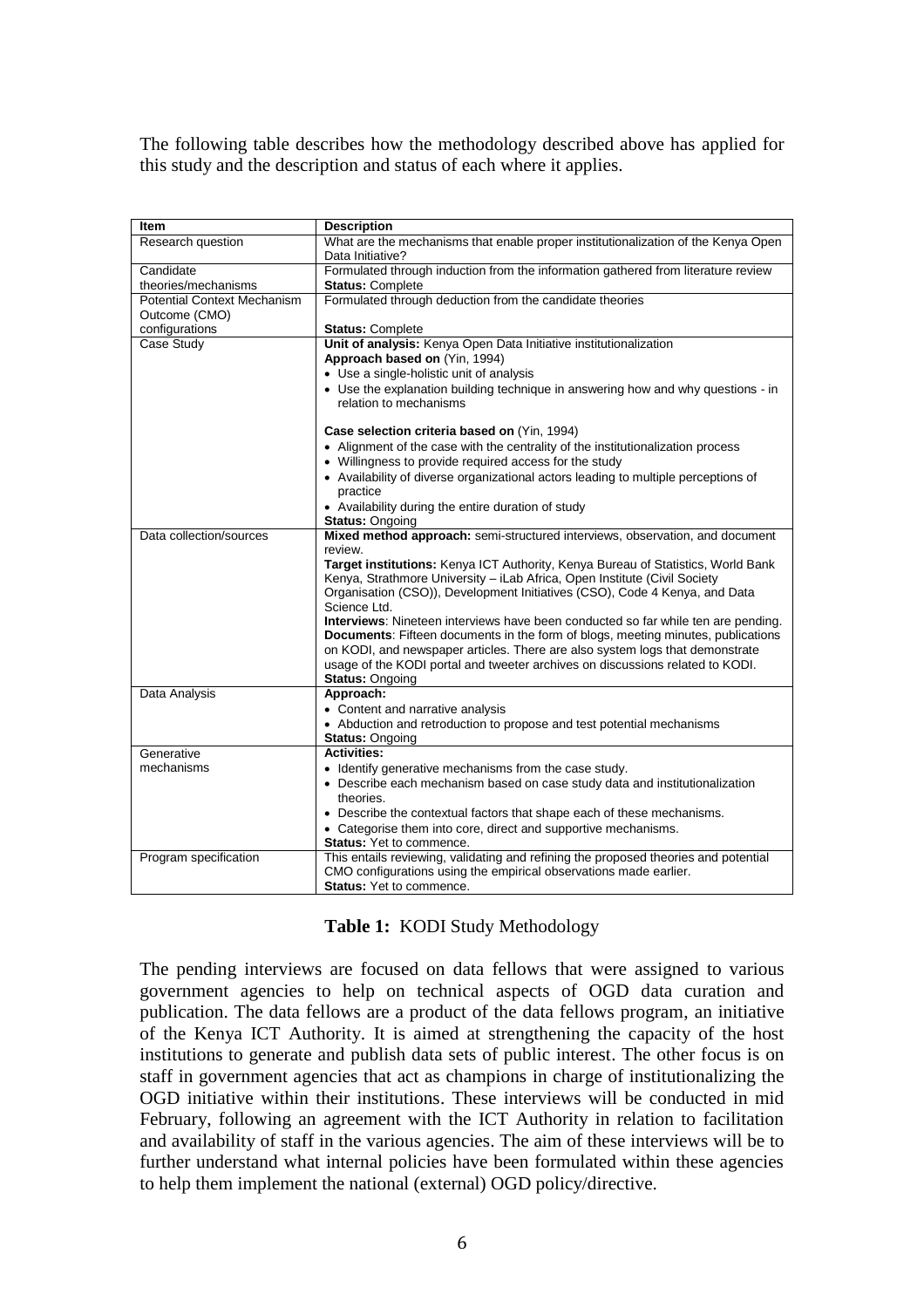## **4. KODI Candidate Causal Mechanisms**

This study has been able to identify three candidate mechanisms during the inductive phase. This involved a systematic search and review of literature. The aim of this process was to identify the events, structure, context and outcomes of Government Open Data Initiatives. It also aimed at identifying the components of structure and the variations of contextual influences and candidate mechanisms. The findings of this phase, mainly the preliminary CMOs and candidate mechanisms helped in formulating interview questions. These mechanisms are described in the table below, which helps in describing the observable events, the people and systems involved or required for each, the conditions or pressures they are subjected to, and the desired outcomes.

| <b>Candidate</b><br><b>Mechanisms</b>           | <b>Events</b>                                                                                                                                                                                                                                                                                                                                                                                                                                                                                                                                   | <b>Real Objects</b><br>People/Systems                                                                                                                                                                                                                  | <b>Causal powers</b><br>Conditions/                                                                                                                                                                                                                                                                              | Outcome                                                                                                                                                                                                                                                                                                 |
|-------------------------------------------------|-------------------------------------------------------------------------------------------------------------------------------------------------------------------------------------------------------------------------------------------------------------------------------------------------------------------------------------------------------------------------------------------------------------------------------------------------------------------------------------------------------------------------------------------------|--------------------------------------------------------------------------------------------------------------------------------------------------------------------------------------------------------------------------------------------------------|------------------------------------------------------------------------------------------------------------------------------------------------------------------------------------------------------------------------------------------------------------------------------------------------------------------|---------------------------------------------------------------------------------------------------------------------------------------------------------------------------------------------------------------------------------------------------------------------------------------------------------|
|                                                 |                                                                                                                                                                                                                                                                                                                                                                                                                                                                                                                                                 |                                                                                                                                                                                                                                                        | Pressures                                                                                                                                                                                                                                                                                                        |                                                                                                                                                                                                                                                                                                         |
| Law & Policy<br>Reinforcement                   | - Obtain support from the<br>President.<br>- Establish and implement a<br>legal framework and policies<br>on right of access to<br>information, confidentiality,<br>exceptions to openness, and<br>intellectual property rights.<br>- Control publication and use<br>of data using copyright laws<br>and disclosure policies.<br>- Protect government agents<br>privacy.<br>- Devolve decision-making.<br>Allows stakeholders a<br>stronger say in choices of<br>government programs and<br>services. It also supports<br>proactive disclosure. | - President<br>- ICT Cabinet<br>Secretary<br>- Devolution &<br><b>Planning Cabinet</b><br>Secretary<br>- ICT Authority<br>- Kenya National<br>Bureau of<br><b>Statistics</b><br>- Government<br>agencies<br>- State<br>corporations<br>- Civil society | - Support from the<br>President<br>- Proactive<br>disclosure policies<br>- Devolved decision-<br>making<br>- Shared vision on<br><b>KODI</b><br>- Organizational<br>cohesion -<br>commitment from<br>the entire<br>government.<br>- Availability of<br>resources to<br>implement<br>formulated law and<br>policy | - Political<br>leadership in<br>support of KODI<br>- Adequate budget<br>allocation<br>- Implementation<br>of formulated law<br>and policy by<br>government<br>agencies and<br>state corporations<br>- Sustainability of<br><b>KODI</b><br>- Reduced data<br>hoarding and<br>release of<br>tampered data |
| Coordination<br>and Capacity<br><b>Building</b> | - Monitor & report on open<br>data projects<br>- Facilitate skill and resource<br>acquisition<br>- Create awareness on the<br>essence of open data<br>- Educate on OGD laws and<br>policies<br>- Educate on proactive<br>disclosure of OGD. This<br>entails releasing data<br>without waiting for specific<br>data requests from the<br>public                                                                                                                                                                                                  | - ICT Cabinet<br>Secretary<br>- Devolution &<br><b>Planning Cabinet</b><br>Secretary<br>- ICT Authority<br>- Government<br>agencies<br>- State<br>corporations<br>- Civil society                                                                      | - Availability of skills<br>and resources to<br>empower staff<br>- Adequate<br>allocation of funds<br>- Efficient<br>expenditure approval<br>channels<br>- Ability to influence<br>change in<br>government<br>agencies and state<br>corporations                                                                 | - Timely<br>publication of<br>open data<br>- Increased<br>corporation<br>between<br>government<br>agencies and<br>state corporations<br>- Reinforced value<br>for users<br>- Improved public<br>service delivery<br>- Accurate<br>reporting of open<br>data projects                                    |
| Advocacy                                        | - Organize conferences &<br>boot camps<br>- Partner and engage with<br>civil society<br>- Conduct informative<br>sessions aimed at:<br>increasing public interest &<br>preparedness; appreciating<br>the value of crowd sourcing;<br>changing the attitude of<br>public officials on openness;<br>ensuring stakeholder buy-in<br>- Monitor progress on OGD<br>projects                                                                                                                                                                          | - ICT Cabinet<br>Secretary<br>- Devolution &<br><b>Planning Cabinet</b><br>Secretary<br>- ICT Authority<br>- Government<br>agencies<br>- State<br>corporations<br>- Civil society                                                                      | - Ability to influence<br>change in<br>government<br>agencies and state<br>corporations<br>- Availability of<br>expertise and<br>resources for<br>advocacy                                                                                                                                                       | - Increased<br>stakeholder<br>awareness &<br>support<br>- Sustaining and<br>strengthening the<br>image of KODI<br>- More OGD users<br>- Increased public-<br>private partnership<br>models<br>-Faster OGD<br>bottleneck<br>resolution                                                                   |

**Table 2:** KODI Candidate Causal Mechanisms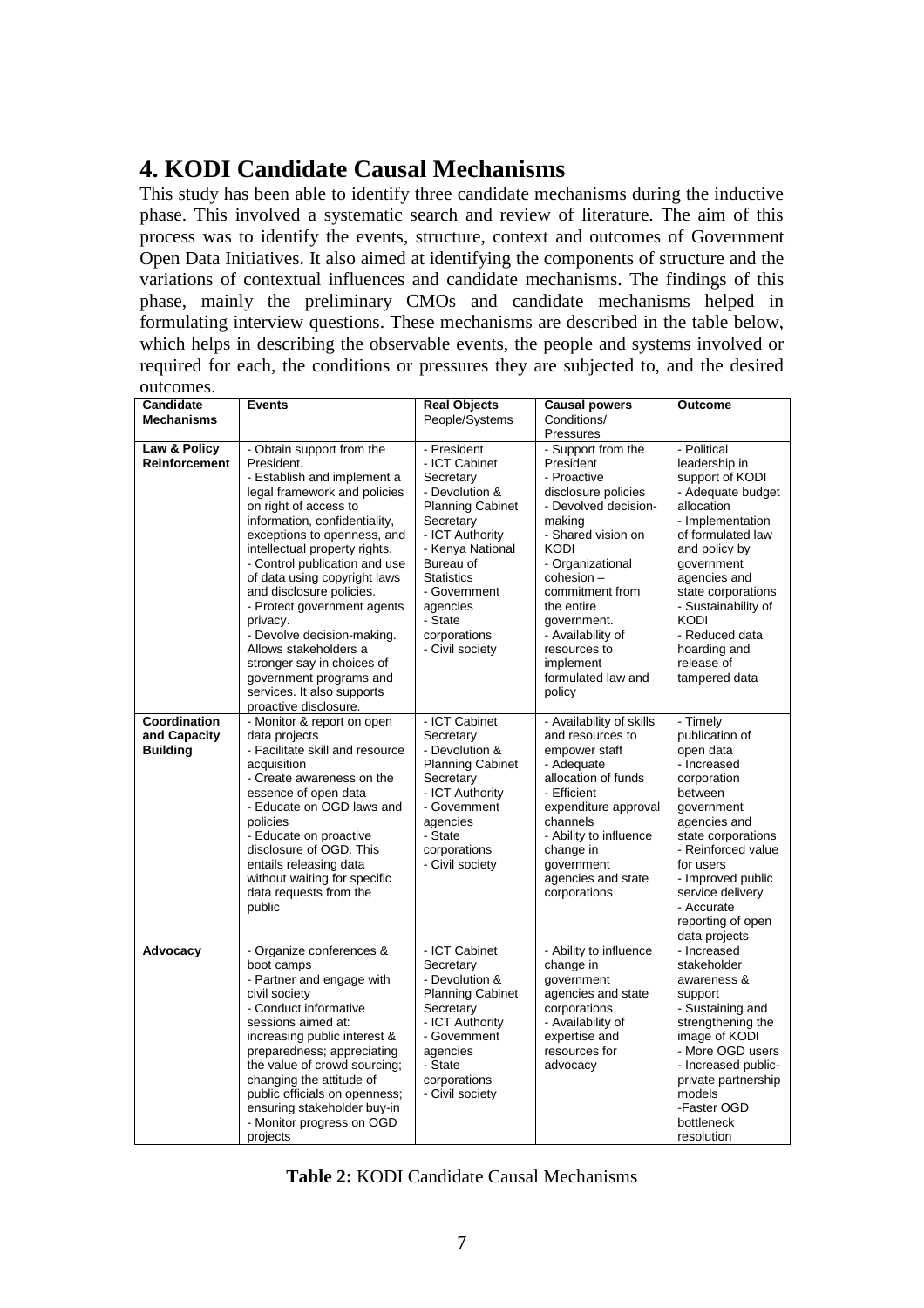There were more mechanisms that had been identified initially. Some of these included efficiency, transparency, innovation, crowdsourcing, data quality, government commitment, stakeholder engagement and participation. However, they were disqualified based on the following reasons. Some were similar or related and were merged as a result. Others did not have sufficient content to describe the context and possible outcomes. The other reason is based on the concept of generative mechanism, which suggests that mechanisms need to interact together in certain ways and have feedback relations which result in observable events (Mingers, 2014). The next diagram describes the interaction between the three mechanisms, and includes the activities that are exchanged between them.



**Figure 1**: KODI Candidate Causal Mechanisms

#### **5. Conclusions**

This study has helped identify the candidate mechanisms that impact on open government data initiatives. This is useful in guiding ongoing or upcoming initiatives on what to invest in, facilitate or enable especially in regard to resources, policies and procedures. This study has also applied critical realism in an information systems initiative, and tried to demonstrate how such research should be conducted. Though this is not meant to be prescriptive, it creates an opportunity for discussion on what critical realism assumptions needs to be factored in such a study and how such should be implemented. This helps address one of the main challenges of critical realism in the field of information systems, which is to understanding how to apply critical realism in understanding the empirical domain in an information systems context.

#### **References**

Böhm, C., Freitag, M., Heise, A., Lehmann, C., Mascher, A., Naumann, F., … Schmidt, M. (2012). GovWILD : Integrating Open Government Data for Transparency. In *21st international conference companion on World Wide Web. ACM* (pp. 3–6).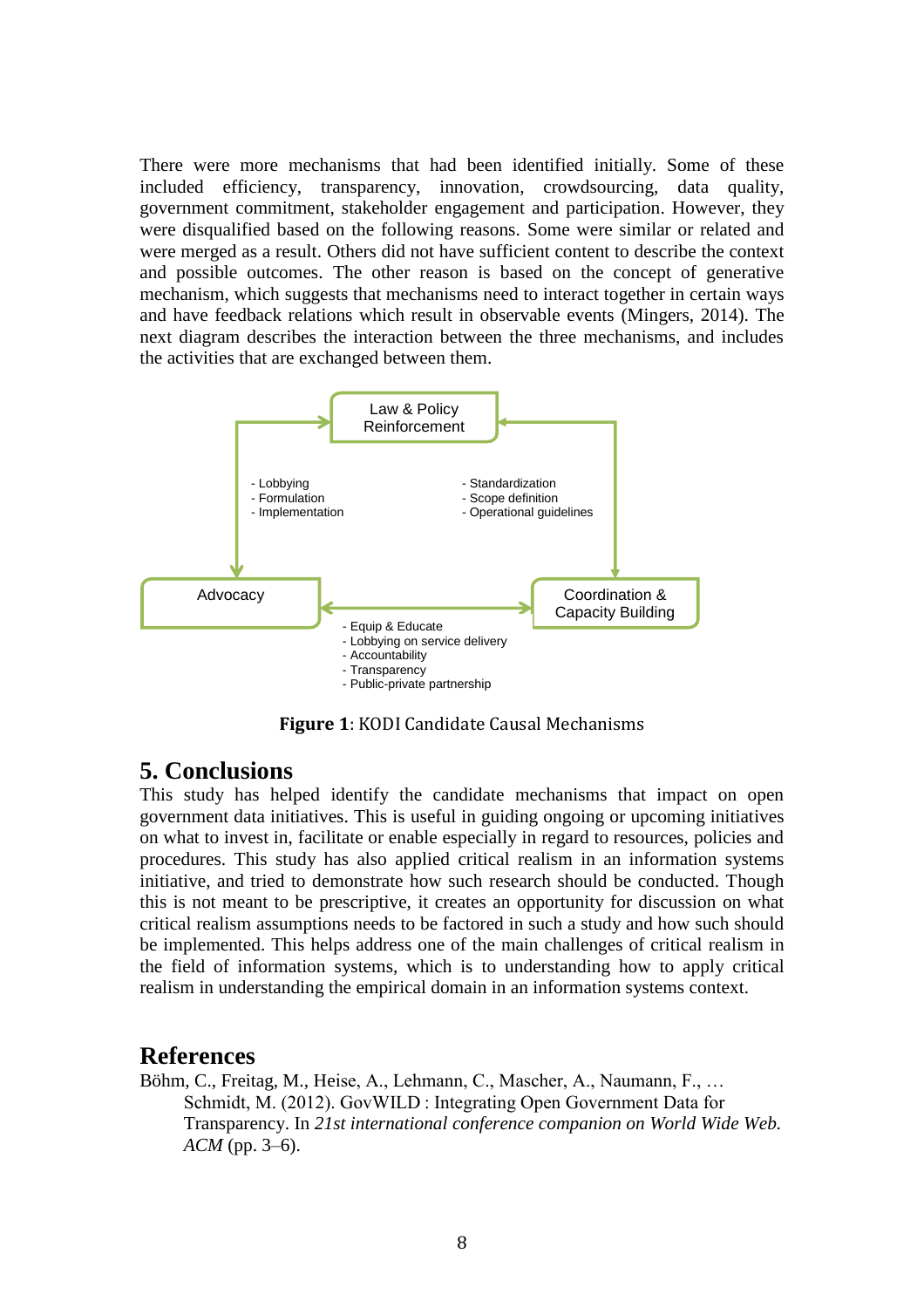- Dawes, S. S. (2005). A Realistic Look at Open Data. *Center for Technology in Government, University at Albany/SUNY*.
- Dawes, S. S., & Helbig, N. (2010). Information Strategies for Open Government : Challenges and Prospects for Deriving Public Value from Government Transparency. *Electronic Government*, 50–60.
- Dube, L., & Pare, G. (2003). Rigor in Information Systems Positivist Case Research: Current Practices, Trends, and Recommendations. *MIS Quarterly*, *27*(4), 597– 636.
- Easton, G. (2010). Critical realism in case study research. *Industrial Marketing Management*, *39*(1), 118–128. doi:10.1016/j.indmarman.2008.06.004
- Eisenhardt, M. K. (1989). Building Theories from Case Study Research. *The Academy of Management Review*, *14*(4), 532–550. Retrieved from http://www.jstor.org/stable/258557
- Flyvbjerg, B. (2006). Five Misunderstandings About Case-Study Research. *Qualitative Inquiry*, *12*(2), 219–245. doi:10.1177/1077800405284363
- Fox, S. (2009). Applying critical realism to information and communication technologies: a case study. *Construction Management and Economics*, *27*(5), 465–472. doi:10.1080/01446190902842292
- Heeks, R. (2005). e-Government as a Carrier of Context. *Journal of Public Policy*, *25*(1), 51–74. doi:10.1017/S0143814X05000206
- Hoxha, J., & Brahaj, A. (2011). Open Government Data on the Web: A Semantic Approach. *2011 International Conference on Emerging Intelligent Data and Web Technologies*, 107–113. doi:10.1109/EIDWT.2011.24
- Janssen, K. (2011). The influence of the PSI directive on open government data: An overview of recent developments. *Government Information Quarterly*, *28*(4), 446–456. doi:10.1016/j.giq.2011.01.004
- Janssen, M., Charalabidis, Y., & Zuiderwijk, A. (2012). Benefits, Adoption Barriers and Myths of Open Data and Open Government. *Information Systems Management*, *29*(4), 258–268. doi:10.1080/10580530.2012.716740
- Kvale, S. (1996). The 1000-Page Question. *Qualitative Inquiry*, *2*(3), 275–284.
- Meijer, A. (2012). Understanding the Complex Dynamics of Transparency Albert. *Public Administration Review*, *73*(3), 429–439.

Mingers, J. (2002). Real-izing Information Systems: Critical Realism as an Underpinning Philosophy for Information Systems. In *International Conference on Information Systems* (pp. 294–303).

Mingers, J. (2004). Real-izing information systems: critical realism as an underpinning philosophy for information systems. *Information and Organization*, *14*(2), 87–103. doi:10.1016/j.infoandorg.2003.06.001

- Mingers, J. (2014). *Systems Thinking, Critical Realism and Philosophy: A Confluence of Ideas*. Routledge.
- Open Knowledge Foundation. (2012). The Open Data Handbook. Retrieved January 5, 2015, from http://opendatahandbook.org/guide/en/
- Orlikowski, W. J., & Baroudi, J. J. (1991). Studying Information Technology in Organizations : Research Approaches and Assumptions. *Information Systems Research*, *2*(1), 1–28. Retrieved from http://www.jstor.org/stable/23010611
- Parycek, P., Höchtl, J., & Ginner, M. (2014). Open Government Data Implementation Evaluation. *Journal of Theoretical and Applied Electronic Commerce Research*, *9*(2), 13–14. doi:10.4067/S0718-18762014000200007
- Popper, K. (2014). Corroboration, or how a theory stands up to tests. In *The logic of scientific discovery* (pp. 248–283). Routledge.